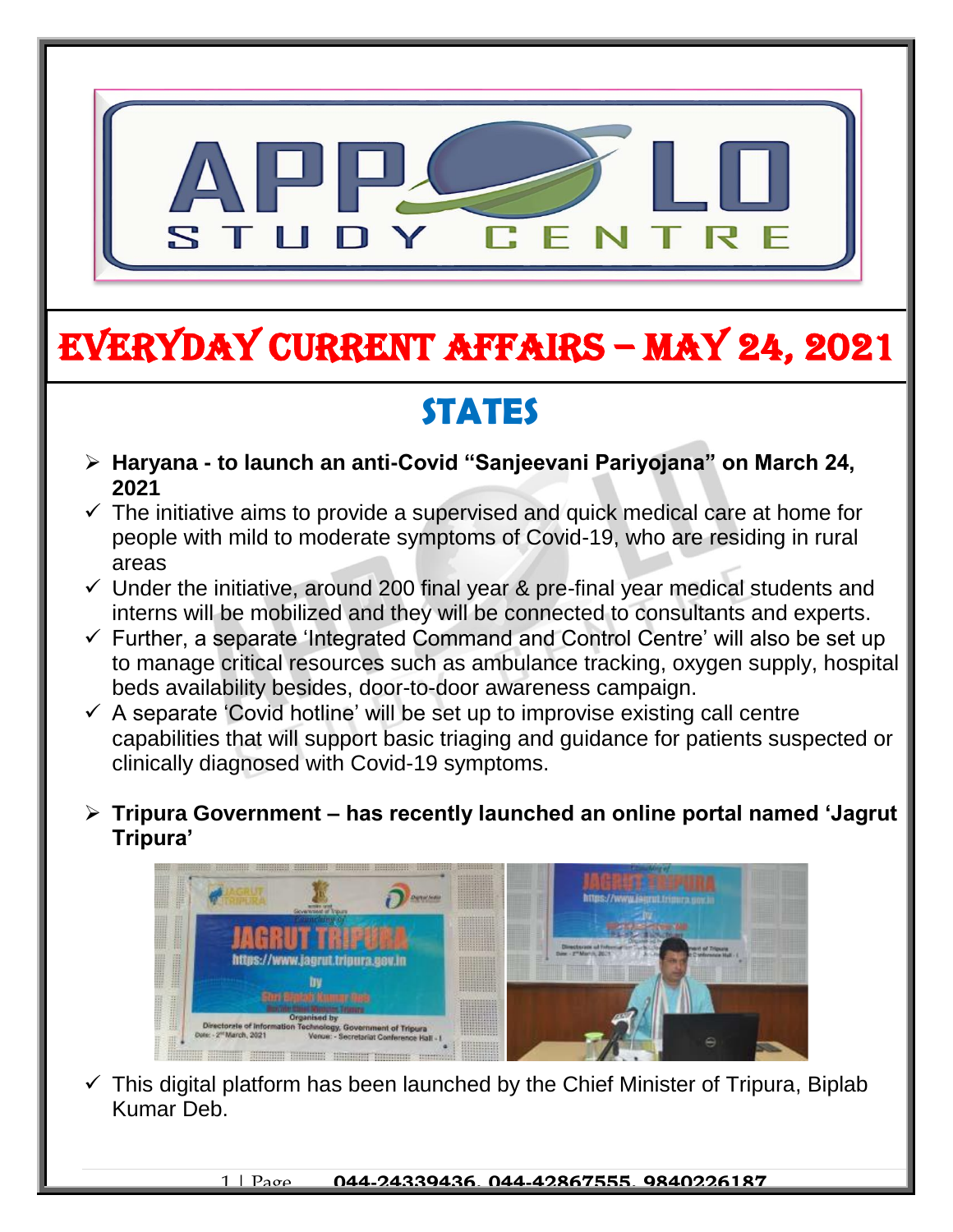- $\checkmark$  The new portal is designed to help the people avail benefits of various schemes launched by the State as well as the Centre.
- $\checkmark$  A total of 109 schemes from various departments have been made available through this platform.
- $\checkmark$  These schemes were split up under various categories, which included Education-43 schemes, Small Business- 16 schemes, Agriculture- 14 schemes, Pension – 12 schemes, Health and Medical- 10 schemes, Housing- 7 schemes, Social Services- 6 schemes and Fisheries- 1 scheme.
- $\checkmark$  The online portal has been developed by a company of the Jio Group, EasyGov.

### **NATIONAL**

- **Massachusetts-based biotechnology company Moderna - has declined the Punjab government's request for direct supply of its vaccine to the state.**
- $\checkmark$  Moderna has developed a messenger RNA (mRNA) vaccine to tackle Covid-19
- $\checkmark$  The US firm said as per its policy, the company only deals with central governments and not with states and private entities to supply Covid-19 vaccines
- $\checkmark$  Further, Moderna made it clear that it really did not have extra supplies till the year end.
- $\checkmark$  The mRNA vaccine is authorised for use in almost 50 nations, including the US, EU, UK, Canada, Singapore and South Korea.
- $\checkmark$  Earlier, Pfizer had also said it wanted to deal only with the Centre and not with the states.
- $\checkmark$  The company has been talks with the government to enter India and has sought certain exemptions and safeguards.
- $\checkmark$  It has followed a similar model across most countries.
- $\checkmark$  Pfizer and BioNTech are looking to ramp up production to 2.5 billion doses by the end of the year.
- **World's fastest land animal, Cheetah - is expected to be re-introduced into the country in November this year at the Kuno National Park in Madhya Pradesh**



2 | Page **044-24339436, 044-42867555, 9840226187**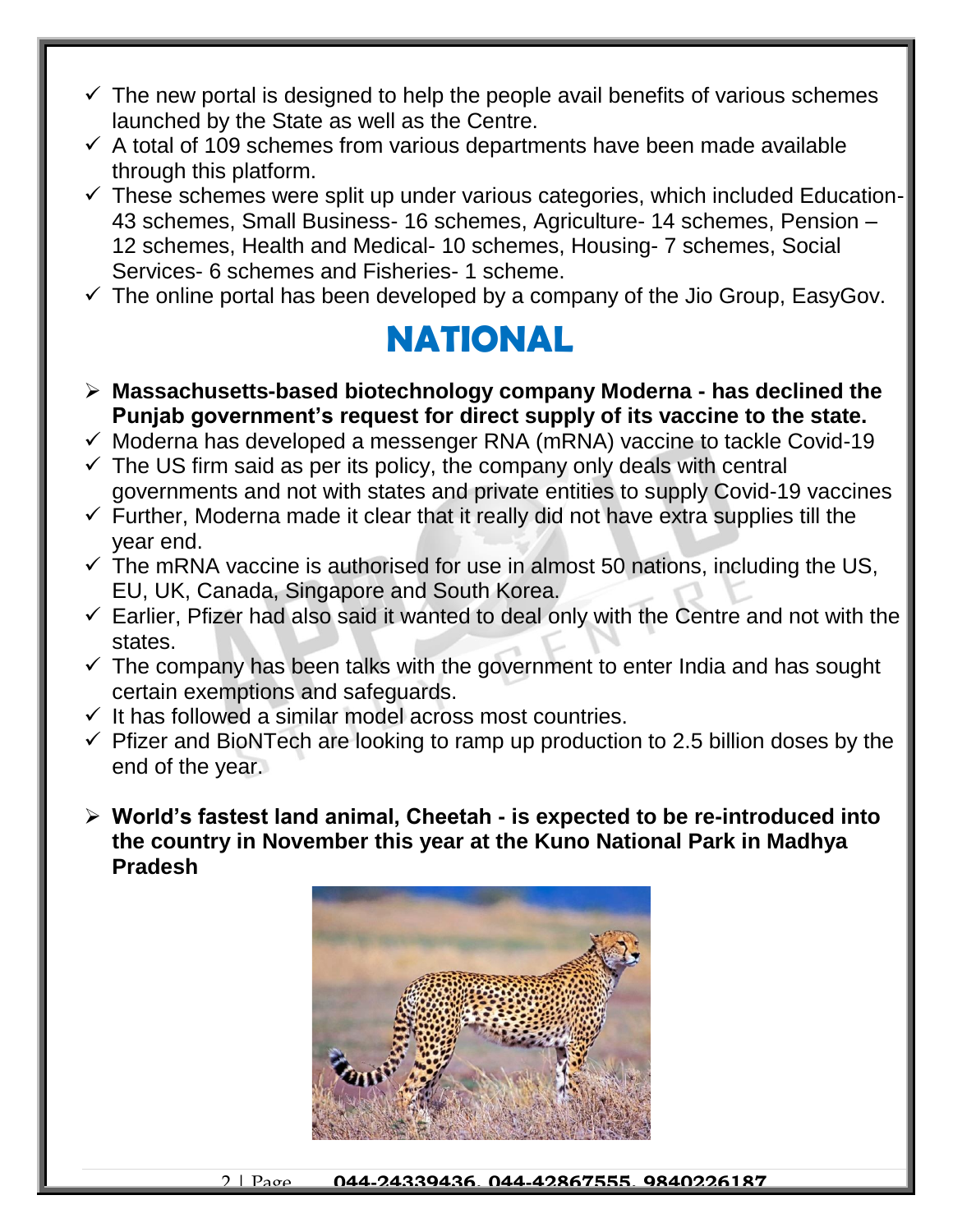- $\checkmark$  The country's last spotted cheetah died in Chhattisgarh in 1947 and it was declared extinct in the country in 1952.
- $\checkmark$  The Wildlife Institute of India (WII) prepared a cheetah re-introduction project few years back.
- $\checkmark$  The Supreme Court had earlier given its approval to introduce African cheetahs to a suitable habitat in India on an experimental basis.
- $\checkmark$  The Government is taking efforts to bring around 10 cheetahs, including five females, from South Africa by August 2021
- $\checkmark$  Officials from India will be sent to South Africa for sensitisation and training in June and July this year.
- $\checkmark$  According to the plan, the transportation of the cheetahs will take place in October and November 2021.
- $\checkmark$  Kuno, located in the Chambal region, is spread over an area of over 750 sq km and has a favourable environment for the cheetahs.
- $\checkmark$  The protected area, comprising a considerable population of four-horned antelopes, chinkara, nilgai, wild boar, spotted deer and sambar, has a good prey base for the cheetahs.
- $\checkmark$  According to the approved timeline sent by the ministry of environment, forest and climate change, the tentative budget outlay of the 'Project Cheetah' is ₹1,400 lakh for this fiscal.
- $\checkmark$  The National Tiger Conservation Authority (NTCA) is to release the money for the project to Madhya Pradesh and the Wildlife Institute of India (WII) at Dehradun next month.
- $\checkmark$  An expert from South Africa visited the Kuno National Park on April 26 this year along with scientists from the WII and inspected the facilities and habitat created there for the introduction of African cheetahs.
- $\checkmark$  They approved it and now the final process of bringing the cheetah is underway.
- $\checkmark$  Earlier, experts from the WII had visited four places in Madhya Pradesh to look for the best habitat for the introduction of African cheetah in last year.
- $\checkmark$  Cheetah is listed in "vulnerable category" of International Union for Conservation of Nature's (IUCN) red list of threatened species.
- **Union Culture Minister Prahlad Singh Patel - recently announced that six cultural heritage sites have been added to the tentative list of UNESCO World Heritage Sites.**
- $\checkmark$  They are Ganga Ghats in Varanasi, temples of Kancheepuram in Tamil Nadu, Satpura Tiger Reserve in Madhya Pradesh, Maratha Military Architecture in Maharashtra, Hirebenakal Megalithic site in Karnataka and Bhedaghat-Lametaghat of Narmada Valley in Madhya Pradesh
- $\checkmark$  With this, the total number of sites in the UNESCO World Heritage Sites tentative list has increased to 48.
- $\checkmark$  The tentative list of a site for a period of one year is a requirement before the final nomination of any site into the prestigious list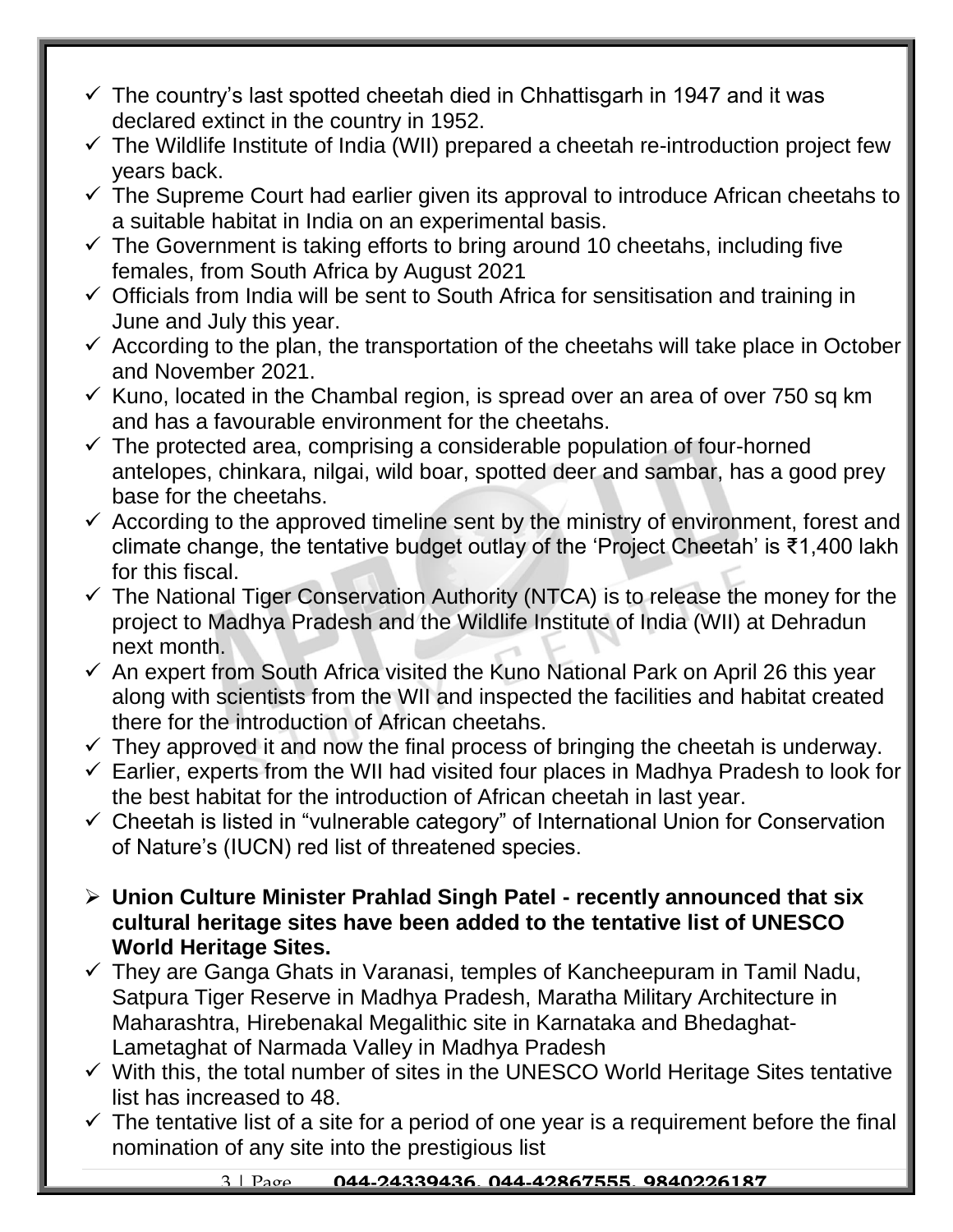- $\checkmark$  UNESCO has accepted six of the nine sites submitted by the Archaeological Survey of India for inclusion in the tentative list
- $\checkmark$  The Ghats of Varanasi are the riverfront steps that lead to the banks of river Ganges.



- $\checkmark$  There are 88 ghats, most of which were built in the 18<sup>th</sup> century during the rule of Marathas.
- $\checkmark$  Satpura Tiger Reserve consists of Pandav Caves, Bee falls, Dhoopgarh Peak, Denwa Backwaters and rock paintings.
- $\checkmark$  In Maharashtra, there are more than 500 forts, exhibiting extensive military architecture, were built between 1500 and 1800
- $\checkmark$  There are more than 400 megalithic funerary monuments in Hirebenakal Megalithic site.
- $\checkmark$  Megalithic site is a large pre-historic stone that is used to construct a monument or structure.
- $\checkmark$  The Bhedaghat-Lametaghat of the Narmada valley are referred to as the Grand Canyon of India
- $\checkmark$  Here, several dinosaur fossil fuels have been found and the site exhibits huge marble rocks on the side of Narmada river
- $\checkmark$  Kanchipuram is famous for several ancient temples, which were famous for their grandeur and artistic values
- **On May 23, the Centre - said that it is vigorously defending its case in legal dispute with Cairn over the arbitration award.**
- $\checkmark$  According to finance ministry, the government has filed an application on March 22 this year to set aside the December 2020 international arbitral award in The Hague Court of Appeal.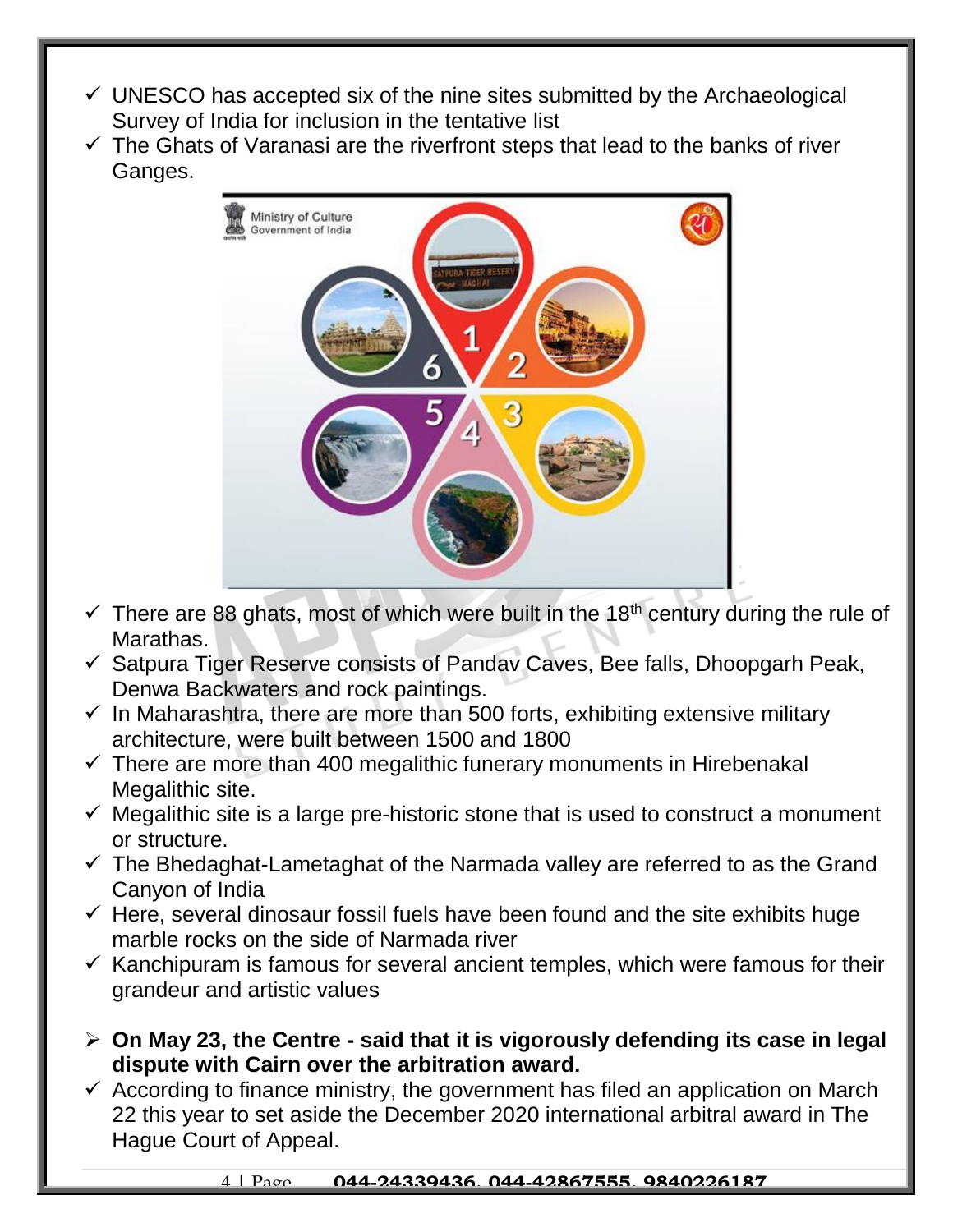

 $\checkmark$  The Scottish firm, Cairn Energy Plc has recently sued loss-making Air-India in a US court to force recovery of a \$1.2 billion international arbitration award it won against the Indian government's retrospective tax claim.

### **PERSONALITIES**

 **Anvee Bhutani, a Punjabi whose family is from Delhi - has been elected president of Oxford university student union (OUSU) in a by-election.**



- $\checkmark$  The by-election took place after the previous winner, the first Indian female OUSU president-elect Rashmi Samant from Karnataka, was forced to quit following her controversial social media posts.
- $\checkmark$  Bhutani won by 655 votes after 11 stages of counting in a close contest with Yannis Baur, social secretary of the OU LGBTQ+ society, who got 649 votes.
- $\checkmark$  Bhutani is a second-year human sciences undergraduate student at Magdalen College.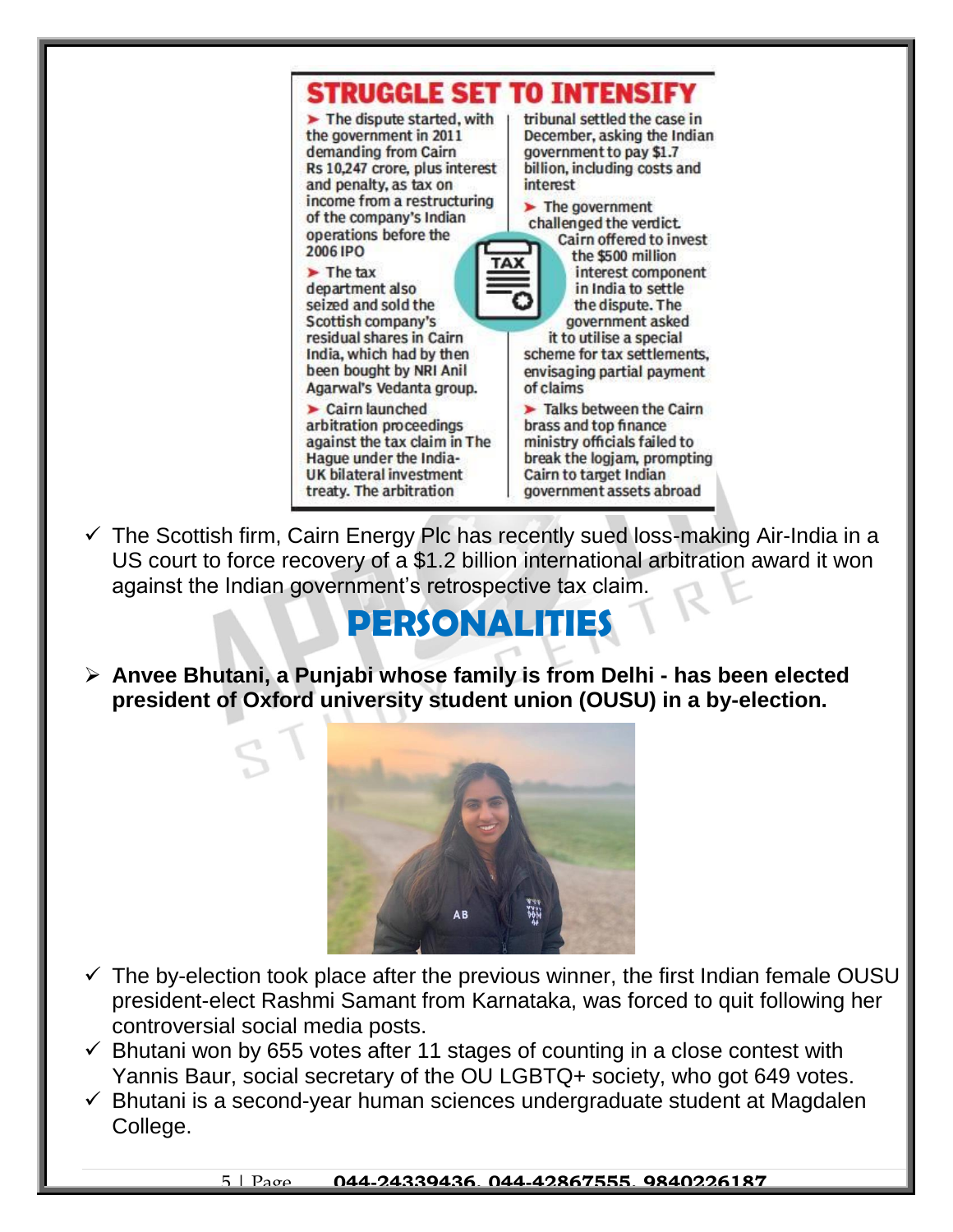- $\checkmark$  She is co-chair of the Campaign for Racial Awareness and Equality, president of the Oxford India Society and treasurer of the Oxford Hindu Society.
- $\checkmark$  Bhutani, 20, was born in California and her family still lives there.

#### **DEFENCE**

 **INS Rajput - has been decommissioned after 41 years of service by the Indian Navy on May 21, 2021 in Naval Dockyard located in Visakhapatnam**



- $\checkmark$  INS Rajput was the first destroyer as well as the lead ship of the Rajput class of the Indian Navy.
- $\checkmark$  Rajput class ships of the Indian Navy are guided missiles destroyers that were built by the former Soviet Union (USSR) by modifying Kashin class destroyers
- $\checkmark$  Indian Navy commissioned 5 such ships in the 1980s and they are all attached to the Eastern Naval Command of the Indian Navy, headquartered at Visakhapatnam, Andhra Pradesh
- $\checkmark$  INS Rajput was commissioned on 4<sup>th</sup> May, 1980 by the then Indian Ambassador to USSR, I K Gujral.
- $\checkmark$  Captain Gulab Mohanlal Hiranandani was appointed as the first commanding officer of INS Rajput.
- $\checkmark$  INS Rajput took part in Operation Aman to assist the Indian Peace Keeping Force during the Sri Lankan Civil War and in Operation Cactus to resolve the Maldives hostage crisis situation, among others.
- $\checkmark$  INS Rajput was fitted with the BrahMos missile, while Prithvi-III missile was also test fired from INS Rajput.

### **OBITUARY**

 **Srikumar Banerjee**, **former chairman of the Atomic Energy Commission died due to a heart attack at his residence in Navi Mumbai on May 23**